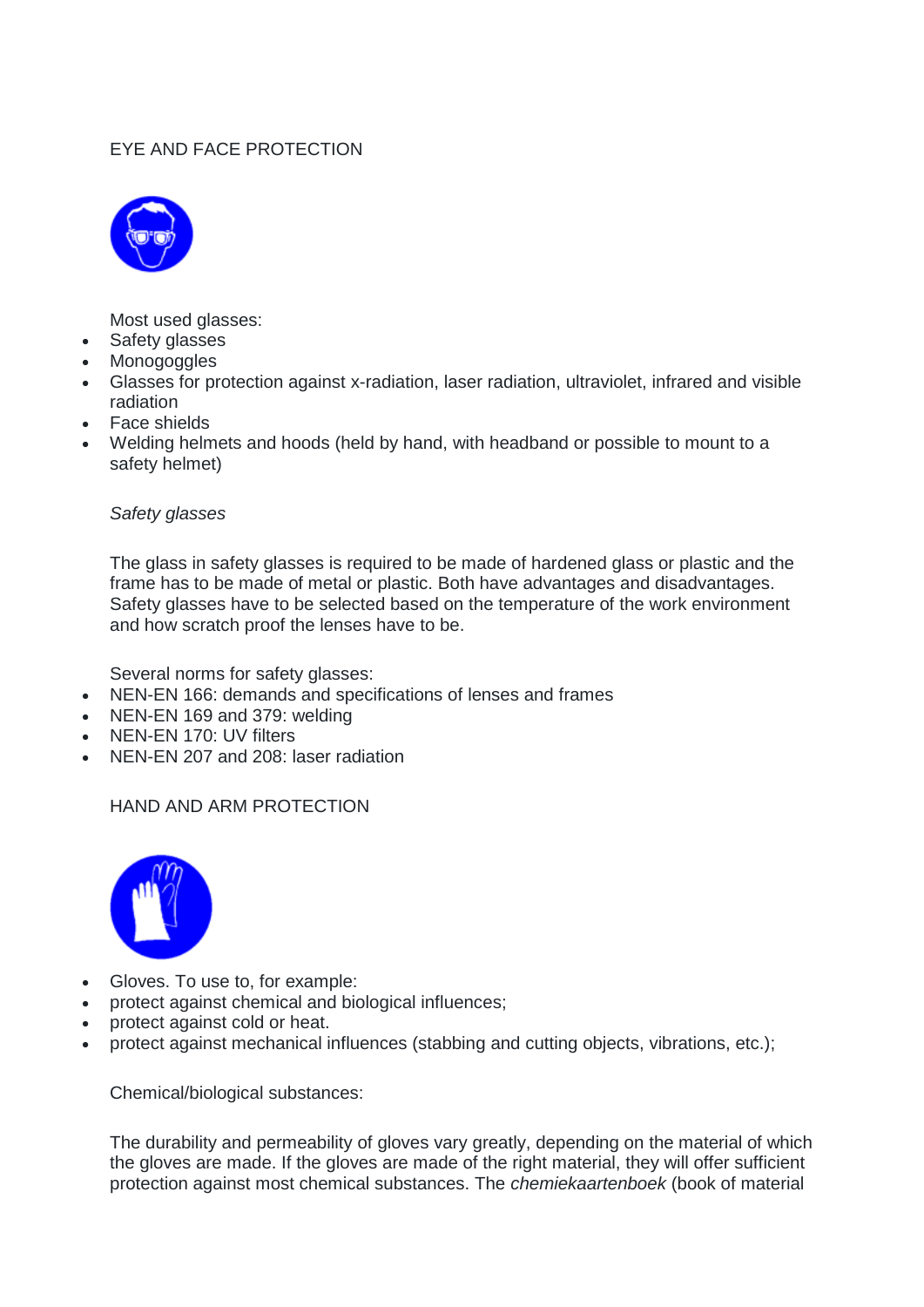safety data sheets, published by TNO Arbeid and Samson) states the recommended materials per chemical substance. Most suppliers will also provide sufficient information about the degree of protection and permeation time. For a global overview, see the table on the next page.

If you are working with biological material (blood, microorganisms and the like) wearing gloves is often a requirement. In these cases it is again important to know the amount of protection a glove offers.

| <b>Material</b>              | <b>Protection against</b>                                                                             | <b>Note</b>                                                                                  |
|------------------------------|-------------------------------------------------------------------------------------------------------|----------------------------------------------------------------------------------------------|
| Natural rubber               | Soaps and detergents, water-soluble Not                                                               | solvents, strong acids and                                                                   |
| (lates)                      | suitable for organic irritating agents, diluted                                                       | alkalis, permeable for                                                                       |
|                              | acids and alkalis                                                                                     | nickel.                                                                                      |
| Butyl rubber                 | Acid-resistant, acrylates                                                                             |                                                                                              |
|                              | (except butyl acrylate), isocyanides                                                                  |                                                                                              |
| Chloroprene                  | Soaps and detergents, diluted acids and<br>alkalis, amines, esters and alcohols                       | Flexible, tears easily.<br>Not suitable for<br>Aldehydes, ketones,<br>halogenated compounds. |
| Fluorocarbon<br>(viton)      | Organic solvents, primarily halogenated and<br>aromatic hydrocarbons.                                 | Expensive.                                                                                   |
| Nitrile rubber               | Aliphatic solvents, vegetable oils                                                                    | Tough material                                                                               |
| Styrene-                     |                                                                                                       | only hypoallergenic                                                                          |
| butadiene rubber             |                                                                                                       | surgical gloves                                                                              |
| Polyvinyl                    | Various organic solutions such as                                                                     | No resistance against water                                                                  |
| alcohol                      | trichloroethylene, toluene.                                                                           | or watery solutions.                                                                         |
| Polyvinyl<br>chloride (PVC). | Soaps and detergents, oils, fluids for<br>metalworking, diluted acids and alkalis,<br>vegetable oils. | Not suitable for most<br>organic solvents. Not<br>elastic.                                   |

### **GLOVES AGAINST COLD**

In case there is a chance of freezing by liquid nitrogen, the only type of gloves that almost exclusively qualify are special cold-insulating gloves.

# **GLOVES AGAINST HEAT**

Radiation heat: metallized cotton fabric protects against this. If there is also a risk of flames and sparks, you can apply impregnated wool or glass fibres, if necessary with a metallized surface.

Contact heat up until 350° C: wool (knitted and impregnated or not), cotton (raised fabric), acetate, terry fabric. A metallized surface serves no purpose here. These gloves are required to have a gauntlet that covers the entire wrist. The wearer should be able to shed them with a simple hand gesture.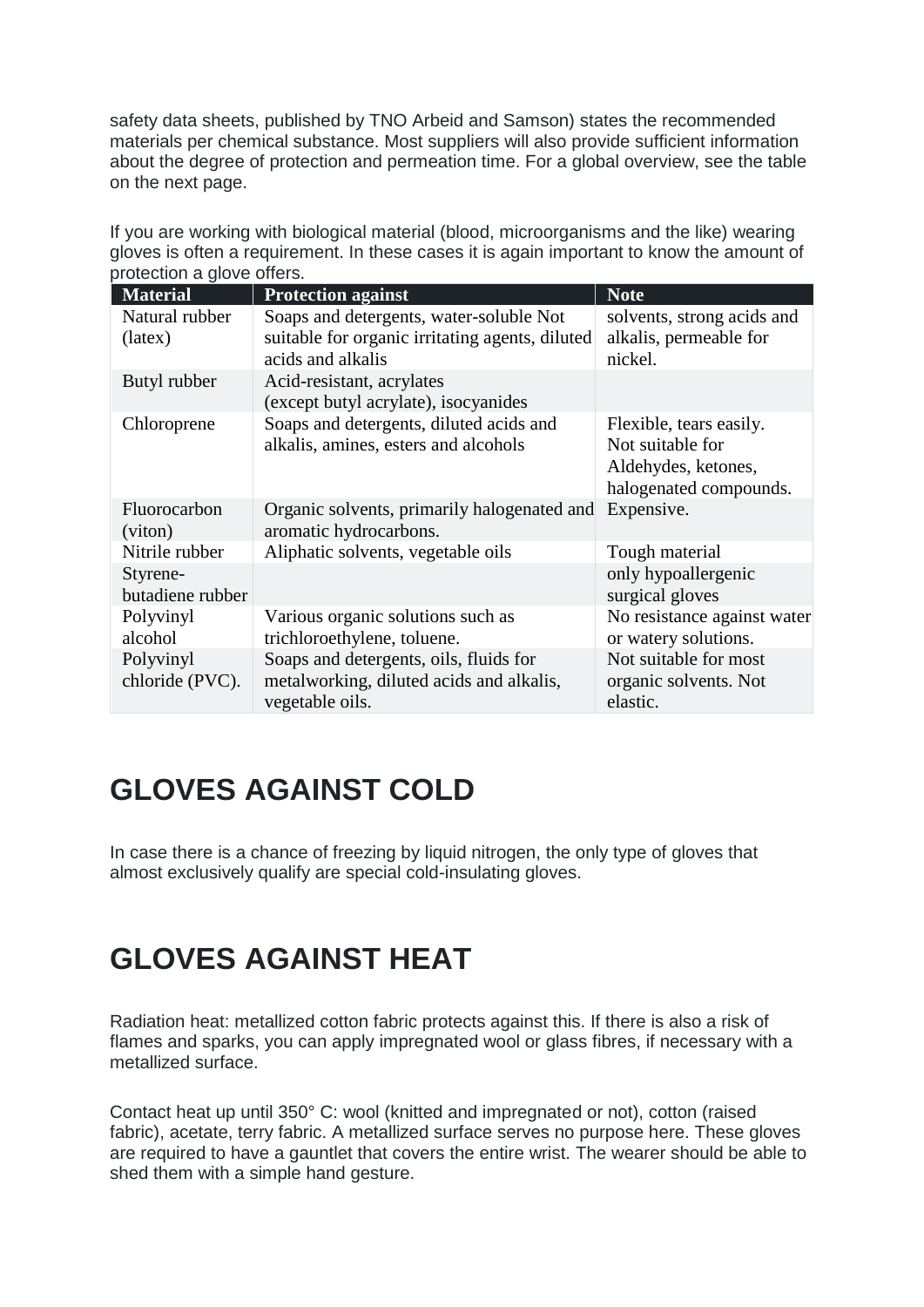# **MECHANICAL INFLUENCES**

Special gloves exist for handling heavy and rough objects, though leather gloves are quite suited to the task as well. Gloves with increased resistance were developed against chafing, cutting and stabbing. A metal glove is special glove made of linked rings (chain mail). There are also gloves made of knitted supple metal wire.

### **SEVERAL NORMS FOR GLOVES**

- NEN-EN 374-x: chemical substances and microorganisms
- NEN-EN 388: mechanical dangers
- NEN-EN 407: heat and/or fire
- NEN-EN 420: general
- NEN-EN 511: cold

#### HEARING PROTECTION



- Earplugs.
- **Earmuffs**
- **Earmoulds**

There are two types of protective gear: internal and external protective gear. Internal protective gear includes earplugs, ear protective wadding and earmoulds. External protective gear includes earmuffs and hearing helmet.

|                                                                                                      | 1    | $\mathbf{2}$ | $\overline{\mathbf{3}}$ | $\overline{\mathbf{4}}$ | 5      | 6      |
|------------------------------------------------------------------------------------------------------|------|--------------|-------------------------|-------------------------|--------|--------|
| Certainty of protection                                                                              | $^+$ |              | $^{+}$                  | $-/+$                   | $-/+$  | $++$   |
| Comfort                                                                                              |      |              | $-/+$                   | $-/+$                   | $-/+$  | $^{+}$ |
| Applicability                                                                                        |      |              | $^{+}$                  | $^{+}$                  | $^{+}$ | #      |
| Ease of use                                                                                          | $^+$ | $^+$         |                         |                         |        | $++$   |
| Willingness to use                                                                                   |      |              | $^{+}$                  | $+$                     |        | $++$   |
| Costs                                                                                                |      |              | $++$                    | $++$                    | $++$   |        |
| Costs per day**                                                                                      | $^+$ | $^+$         |                         |                         |        |        |
|                                                                                                      |      |              |                         |                         |        |        |
| Maximum amount of muffling (in dB) $15 - 25$ $15 - 25$ $5 - 10$ $10 - 15$ $10 - 15$ $15 - 25$ $\#$ ) |      |              |                         |                         |        |        |

#### **A comparative overview can be found below:**

Explanation of the numbers in the table: